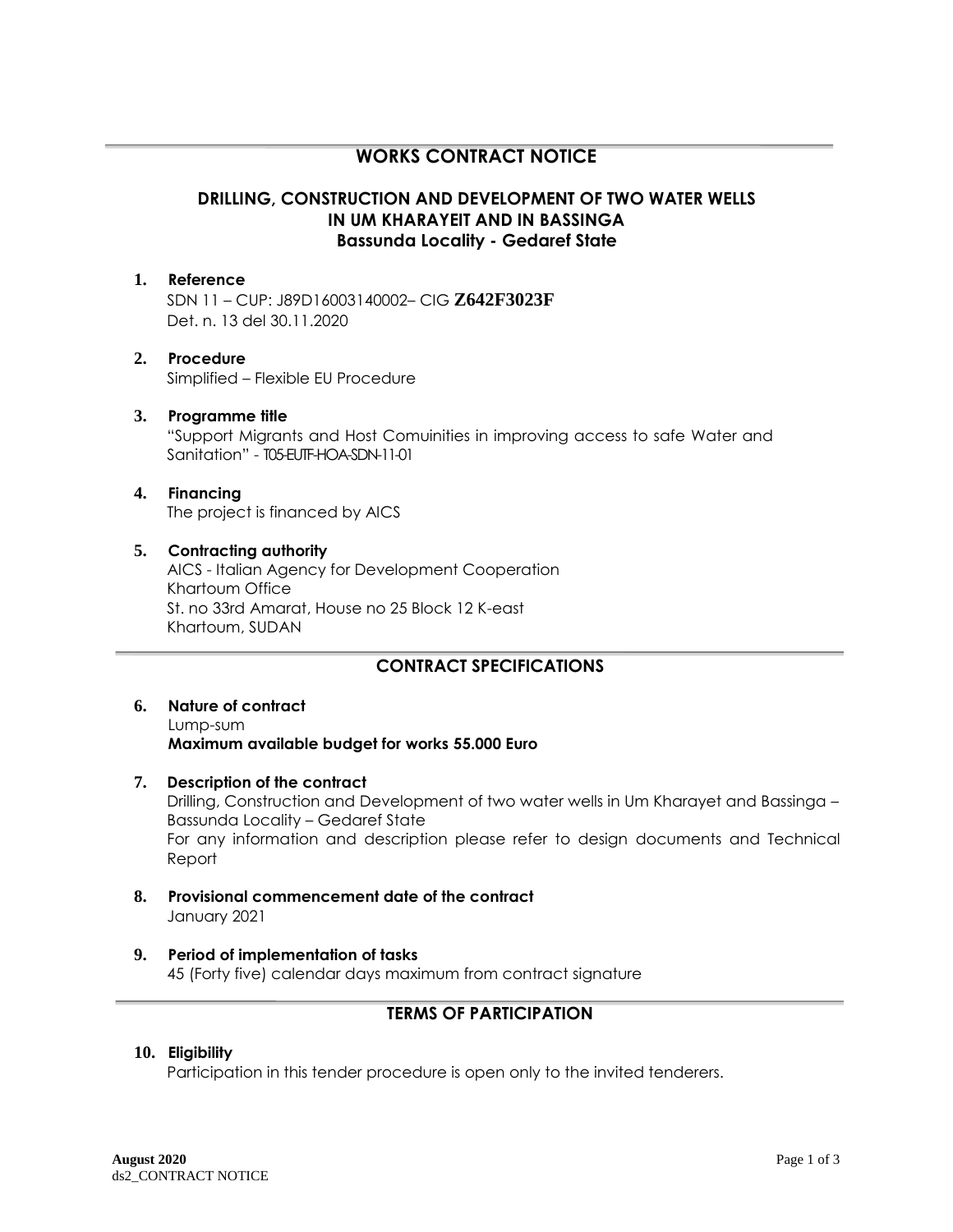#### **11. Subcontracting**

Subcontracting is allowed.

#### **12. Grounds for exclusion**

Natural persons, companies or undertakings falling into a situation set out in Section 2.6.10.1.1. ('exclusion from participation in procurement procedures') and Section 2.6.10.1.2. ('rejection from a given procedure') of the practical guide, are not entitled to participate in this tender procedure or be awarded a contract. Should they do so, their tender will be considered unsuitable or irregular respectively. Tenderers must provide declarations to the effect that they are not in any of the exclusion situations listed in Section 2.6.10.1. of the practical guide. The declarations must cover all the members of a joint venture/consortium. Tenderers guilty of making false declarations may also incur financial penalties up to 10% of the value of the contract and exclusion in accordance with the Financial Regulation in force.

Those exclusion situations apply to all members of a joint venture/consortium, all subcontractors and all suppliers to tenderers, as well as to all entities upon whose capacity the tenderer relies for the selection criteria.

Tenderers included in the lists of EU restrictive measures (see Section 2.4. of the PRAG) at the moment of the award decision cannot be awarded the contract.

#### **13. Number of tenders**

Tenderers may submit only one tender. Tenders for parts of the works will not be considered. Tenderers may not submit a tender for a variant solution in addition to their tender for the works required in the tender dossier.

## **SELECTION AND AWARD CRITERIA**

#### **14. Selection criteria**

In order to be eligible for the award of the contract, tenderers must provide evidence that they meet the selection criteria. If a tender is submitted by a consortium, unless specified, the selection criteria will be applied to the consortium as a whole.

The selection criteria for each tenderer are Economic and Financial Capacity and Technical and Professional Capacity.

#### **14.a Economic and financial capacity of candidate:**

**the average annual turnover of the tenderer in the past 3 years must be at least equivalent to € 110.000,00 which is the double of the maximum budget estimated for the works.** Enterprises that have been established for less than 3 (three) years may prove their economic and financial standing with any document which the Contracting Authority may deem appropriate. The Contracting Authority reserves the right to ask for the official financial statement document.

#### **14.b Technical and professional capacity of candidate:**

**Tenderers should have performed in the 3 years preceding the date of the tender at least n. 1 construction project of the same typology, amount and complexity as the works concerned** The Contracting Authority reserves the right to ask for copies of certificates of final acceptance signed by the supervisors/contracting authority of the projects concerned.

#### Capacity-providing entities:

An economic operator may, where appropriate and for a particular contract, rely on the capacity of other entities, regardless of the legal nature of the links which it has with them. If the tenderer relies on other entities, it must prove to the contracting authority that it will have at its disposal the resources necessary to perform the contract by producing a commitment on the part of those entities to place resources at its disposal.